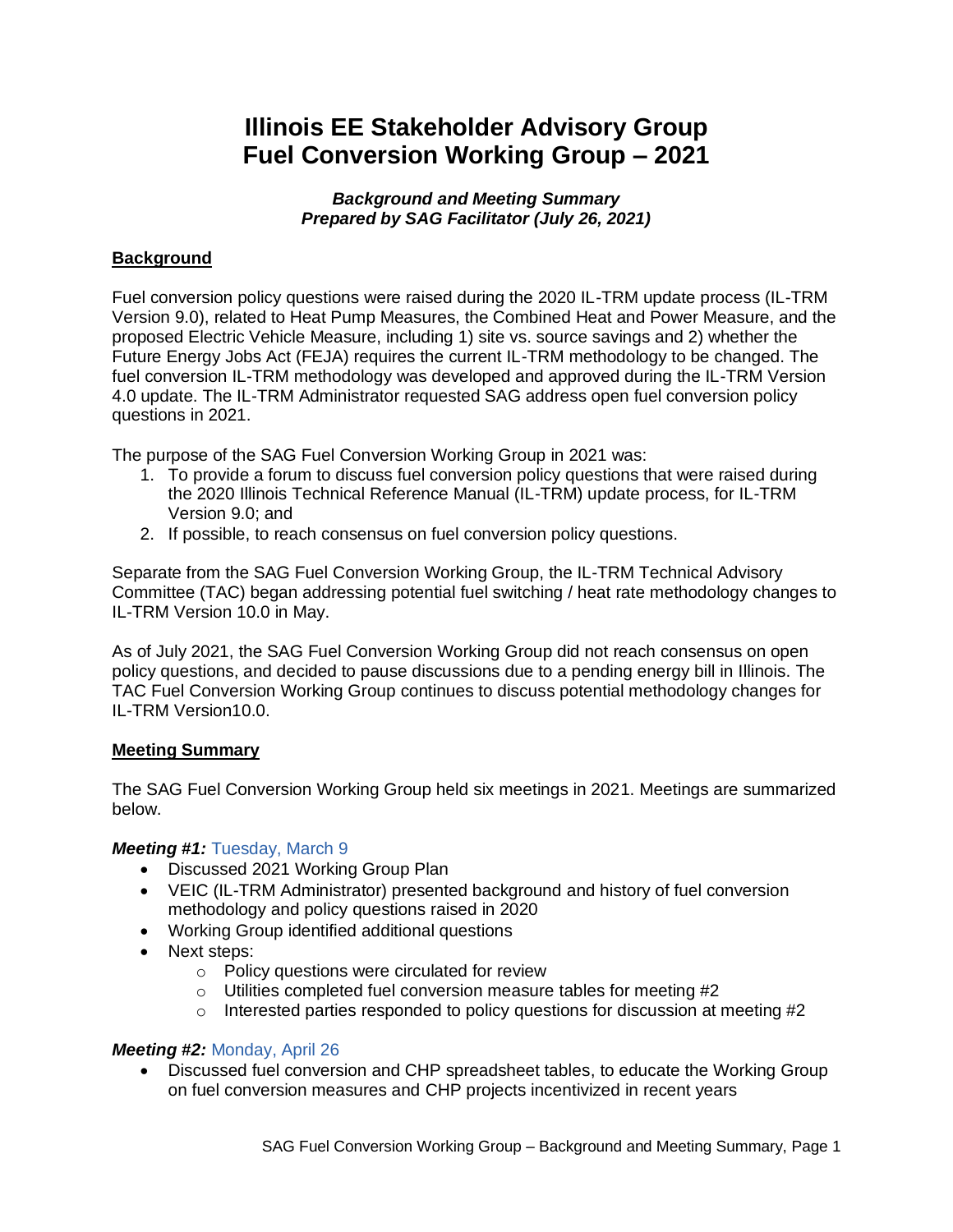- Discussed responses from interested parties on fuel conversion policy questions, including rationale
- Next steps:
	- $\circ$  VEIC prepared a fuel conversion compromise proposal, for discussion at meeting #3
	- o The April 26 meeting covered responses to Questions 1-4; 6 additional questions need to be discussed in meeting #3

## *Meeting #3:* [Monday, May 10](https://www.ilsag.info/event/monday-may-10-fuel-conversion-working-group-meeting/)

- Discussed key policy questions, specifically rationale from interested parties on whether site or source should be used for 1) eligibility / screening calculation and 2) savings claim calculation for fuel switch measures
- Continued discussing responses on fuel conversion policy questions #5-10
- Discussed fuel conversion compromise proposal prepared by VEIC
- Peoples Gas & North Shore Gas prepared a scenario document for Air Source Heat Pumps
- Next steps:
	- o Further discussion needed at May 24th meeting on ASHP and CHP example scenarios
	- o Additional follow-up needed on policy questions; Working Group is not in agreement yet; Nicor Gas suggested a full compromise will also need to address 1) the 10% factor and 2) whether there are actual customer savings

## *Meeting #4:* [Monday, May 24](https://www.ilsag.info/event/monday-may-24-fuel-conversion-working-group-meeting/)

- Discussed Air Source Heat Pump and Combined Heat and Power (CHP) project examples, using three scenarios (following the current IL-TRM; using a source conversion; and using a site conversion)
- Discussed responses to open follow-up items from Working Group meetings #2 and #3
- Next steps:
	- o Additional meeting to be scheduled in July

# *Meeting #5:* [Monday, June 21](https://www.ilsag.info/event/monday-june-21-fuel-conversion-working-group-meeting/)

- VEIC presented an update on IL-TRM TAC Fuel Conversion discussions
- Discussed next steps for Fuel Conversion Working Groups given the potential for a new energy bill in IL
- Discussed responses to open follow-up items from prior Working Group meetings
- Identified new policy questions requiring discussion
- Next steps:
	- o Request for feedback from interested parties on whether to pause policy discussions due to pending energy bill
	- $\circ$  Interested parties responded to policy questions for discussion at meeting #6
	- o Peoples Gas / North Shore Gas and Nicor Gas prepared a heat rate proposal for discussion at meeting #6

## *Meeting #6:* [Thursday, July 15](https://www.ilsag.info/event/thursday-july-15-fuel-conversion-working-group-meeting/)

- Discussed the heat rate proposal from gas utilities
- Discussed comments on fuel conversion next steps due to pending energy bill
- Next steps:
	- $\circ$  The SAG Working Group did not reach consensus on open policy questions, and decided to pause discussions due to a pending energy bill in Illinois.